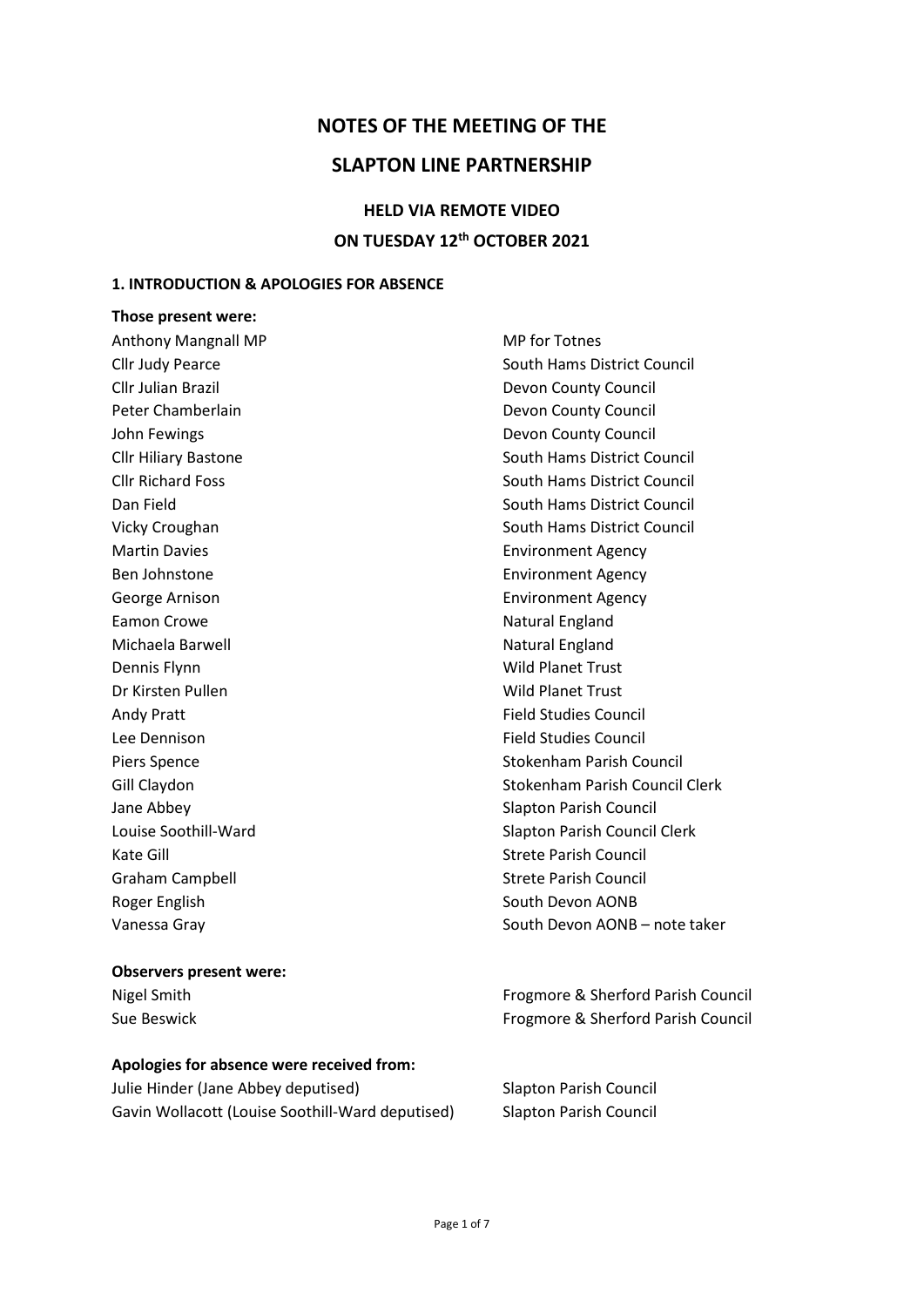## **2. COASTAL DEFENCES – PRESENTATION / DISCUSSION LED BY ANTHONY MANGNALL MP**

- 2.1 Anthony Mangnall MP led the discussion:
	- i. Discussions have taken place to date with Cllr Pearce on the implications of losing Slapton Line in the immediate future. This matter has also been discussed with DCC and at Westminster.
	- ii. Following an introduction to Dan Field, a further meeting took place recently to discuss options on where investment could be made.
	- iii. Whilst there may potentially be a temporary solution extending the life of the road, there is unlikely to be a permanent solution, given storms and sea level rise and back routes will be essential.
	- iv. The need to respect SSSI status is acknowledged however Defra have a list of examples where man made interventions exist alongside retained SSSI status.
- 2.2 Cllr Pearce made the following observations:
	- i. The main concern is that environmentally there appears to be little opposition to letting the line go.
	- ii. If the line goes it will be a disaster for those that live there, for tourism and will damage the general economy of the South Hams area.
	- iii. Seemingly there is no effort to find an alternative route round should the line be lost. In the absence of an alternative the only way forward is to defend the line. As leader of the council, given the social and economic consequences, this cannot be allowed to happen.
- 2.3 Dan Field:
	- i. Defence of the line is challenging and ongoing.
	- ii. A great deal of work has taken place up to this point, including the production of a Beach Management Plan*.*
	- iii. A number of Vulnerability Assessment images, illustrating change over time, were shown to Partnership.
		- a. Vulnerability Assessments
			- Following a recent drone survey undertaken by University of Plymouth, a further Vulnerability Assessment for 2021 was produced.
			- Between 2021-2021 the average erosion rate was 13m.
		- b. SLP are requested to consider what buffer may be acceptable
			- 10m buffer less than 50% of the line has sufficient space for this size buffer (a Storm Emma event).
			- 5m buffer less than 28% has sufficient space for this size buffer.
			- 2.65m buffer less than 15% has sufficient space for this size buffer.

#### **Action 1 (Dan Field)**: Provide copies of slides for distribution to Partnership.

- 2.4 A general discussion followed:
	- i. Dennis Flynn, Wild Planet Trust
		- There is an orange line to protect SSSI status but otherwise wish to be pragmatic and supportive of proposals.
	- ii. Eamon Crowe, Natural England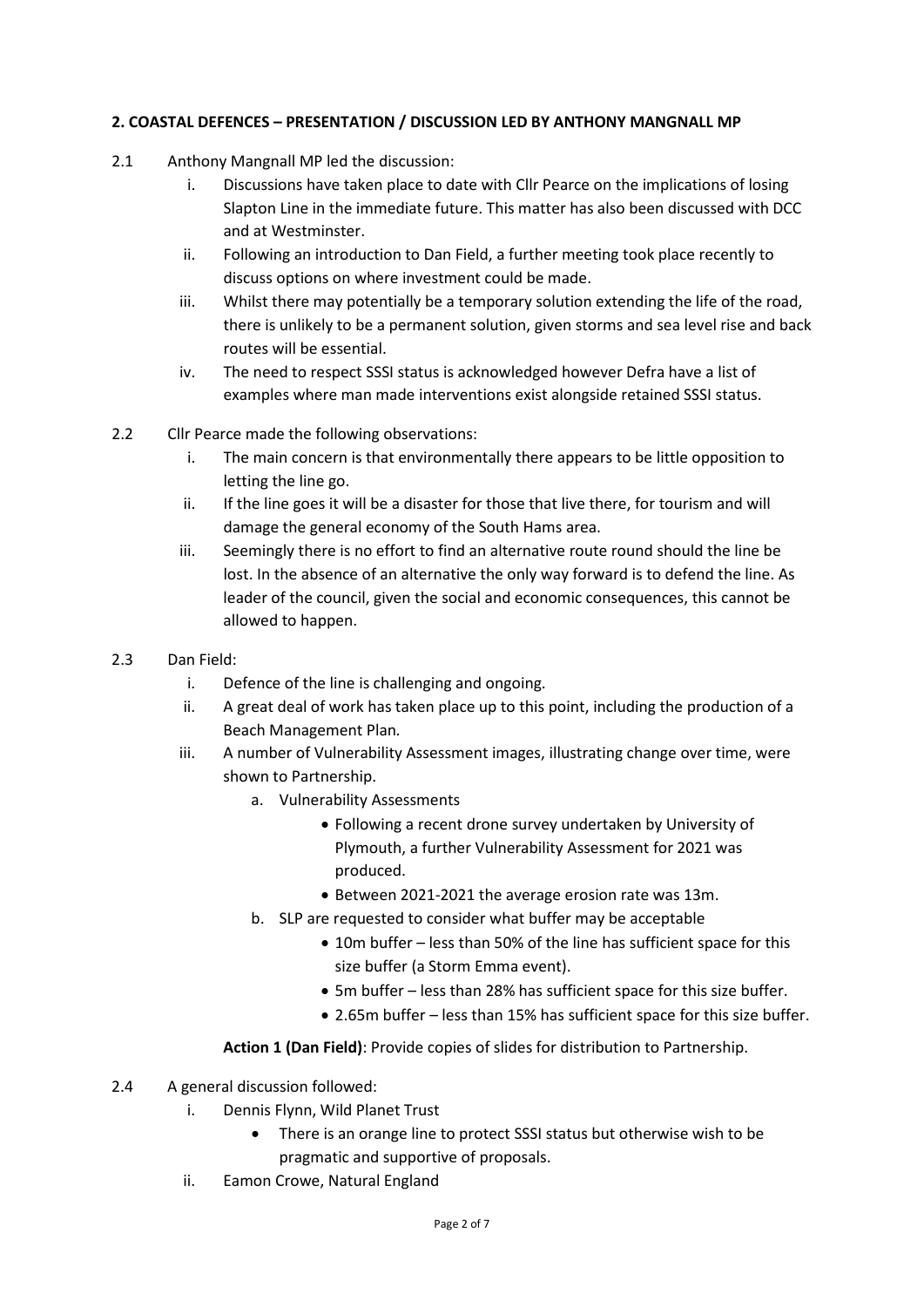- Sent a paper through Defra to Anthony Mangnall MP reaffirming the position with background.
- From a SSSI point of view, there is natural geomorphic process taking place.
- Working with SLP post Storm Emma, NE's position is to look for alternative routes. There will be no consent for further plans for hard engineering on the line.
- iii. Cllr Brazil, Devon County Council
	- the SSSI designation may potentially need to be removed to allow the line to be protected.
- iv. Martin Davies, Environment Agency
	- Whilst short term interventions are recognised on a case by case basis, a long term approach is at the front of thinking.
	- The EA need to identify and support the long term management position. The line will be lost at some point so conversations need to take place for adaptation.
	- The questions submitted by Slapton Parish Council are good, as they focus in on the detail.
	- Later clarification following remarks from Cllr Bastone: the EA is part of the Slapton Line Partnership and supports the SLP strategy for adaption.
- v. Ben Johnstone, Environment Agency
	- The issue is not unique within the South West, other locations are also vulnerable (such as Westwood Ho!, Bude, Dawlish Warren).
	- Need to plan for the eventuality the line will be lost. Adaptation means change so the future will not be the same as the present and the past.
- vi. Cllr Foss, South Hams District Council
	- Understand the position of NE and the EA however it would be beneficial if they could also address parish councils direct.
	- Losing the road will be a major disaster with nothing in place to mitigate. There are a raft of issues including emergency services response times on minor roads.
	- Understand the SSSI issues but it is a matter of balance. Road and footpath wise, any alternative is decades away, so we need to protect what we have.
	- Inland routes have been looked at. It is not possible to go around the back of the Ley.
	- Earlier this year, a contractor pulled a few rocks back from the beach to save the road. There are other rocks presently on the beach that could also potentially be moved back.
- vii. Andy Pratt, Field Studies Council
	- The FSC is also reliant on road with their operations at Slapton reliant upon it.
	- Listening to the erosion rates and taking into account SSSI status, the focus needs to be on the long term. There is a huge amount of work that can be done so energy, focus and funding should be directed there.
- viii. Peter Chamberlain, Devon County Council
	- Worth a reminder that a huge amount of work has been done to date.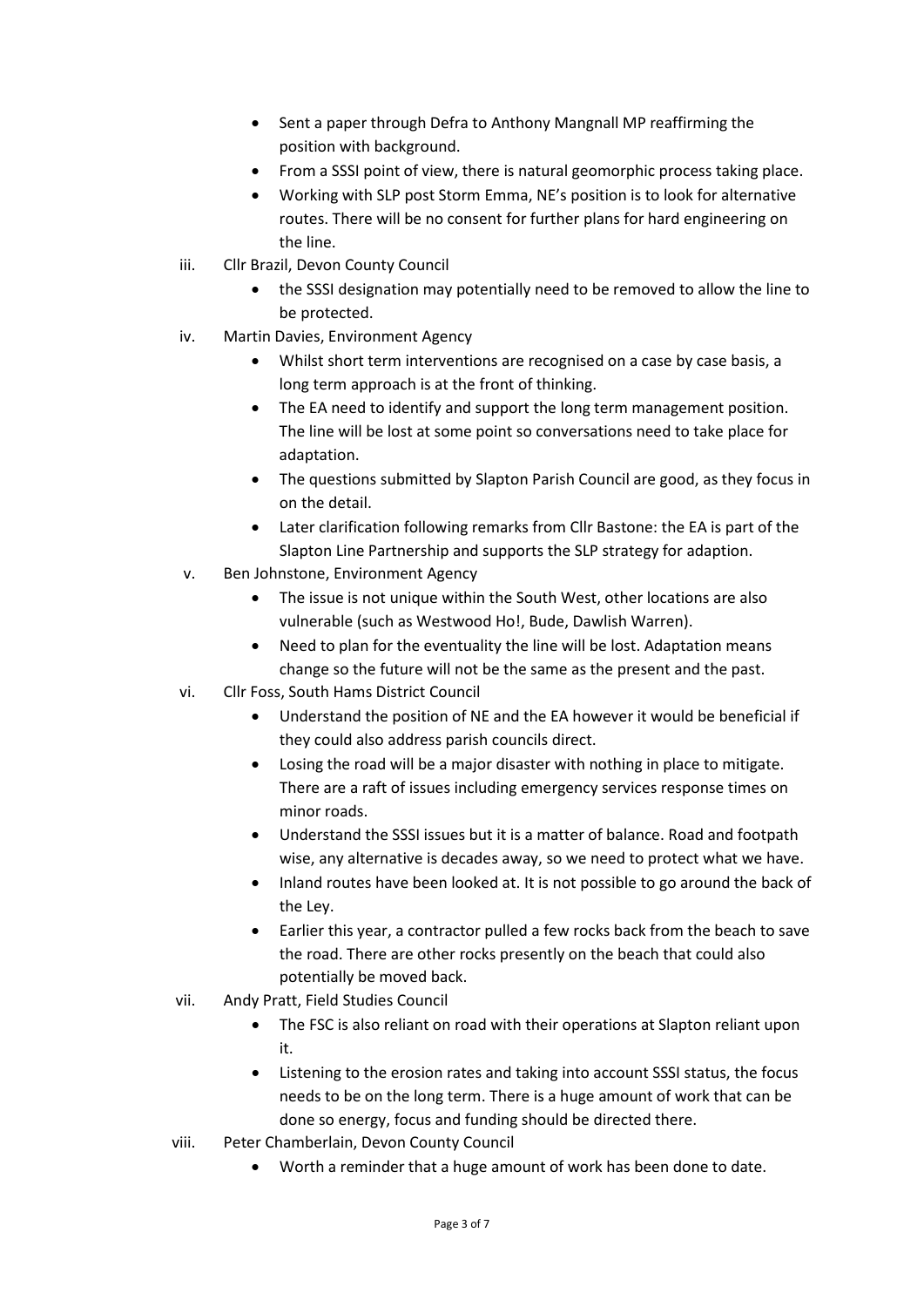- In 2018 significant work commissioned by SLP was undertaken by CH2N to prepare the Beach Management Plan. This was a major piece of work to look at the options in detail, looking at possible solutions and testing their viability.
- We have the information base there to draw from and ideas of costs.
- Following Storm Emma SLP put in place a revised strategy that accepted the inevitability of losing the road.
- The revised strategy states the need to maintain the road as long as is practical and within constraints to do so, prior to implementing an adaptation strategy.
- This may include
	- Protect the area in front of the car park at Torcross (possibly hard engineering)
	- Look at maintaining the viability of existing stone in place beyond the car park there.

Look at existing stone buried in beach and how it may be utilised. This would not protect the road for very long however this would do what we can with the resources there.

- The Adaptation Plan has had a delay in moving forward, however some work is already done so there is something in place to more forward from. A provisional wish list exists that recognises where funding and support is needed, including
	- An extra £500k a year for 5 years to bring the standard of roads up.
	- £50k for village traffic management schemes.
	- £75k per annum for a further two years minimum to extend employment of the Adaptation Manager beyond the two years available from the local levy.
	- £600k to improve car parking at Torcross and Strete Gate to maintain economic viability if the road is lost.
	- £50k a year for 5 years for an annual inspection and maintenance/excavation and re-stacking rock armour.
- Although this is fairly rough and ready these have been clearly stated to date.
- Encourages SLP to take the adaptation plan forward.
- ix. John Fewings, Devon County Council
	- Works to date include additional passing places, repair works on some drainage ditches and surfacing issues.
	- Future works required will be junction issues and potentially hedgerows. Some areas will remain pinch points such as Gara Mill.
	- Substantial obstacles and require land acquisitions.
	- Even with all this, any back route will not achieve the capacity of the A379.
- x. Lee Dennison, Field Studies Council
	- Need to focus where a large investment is made, on something that will not last long or in the future.
- xi. Cllr Bastone, South Hams District Council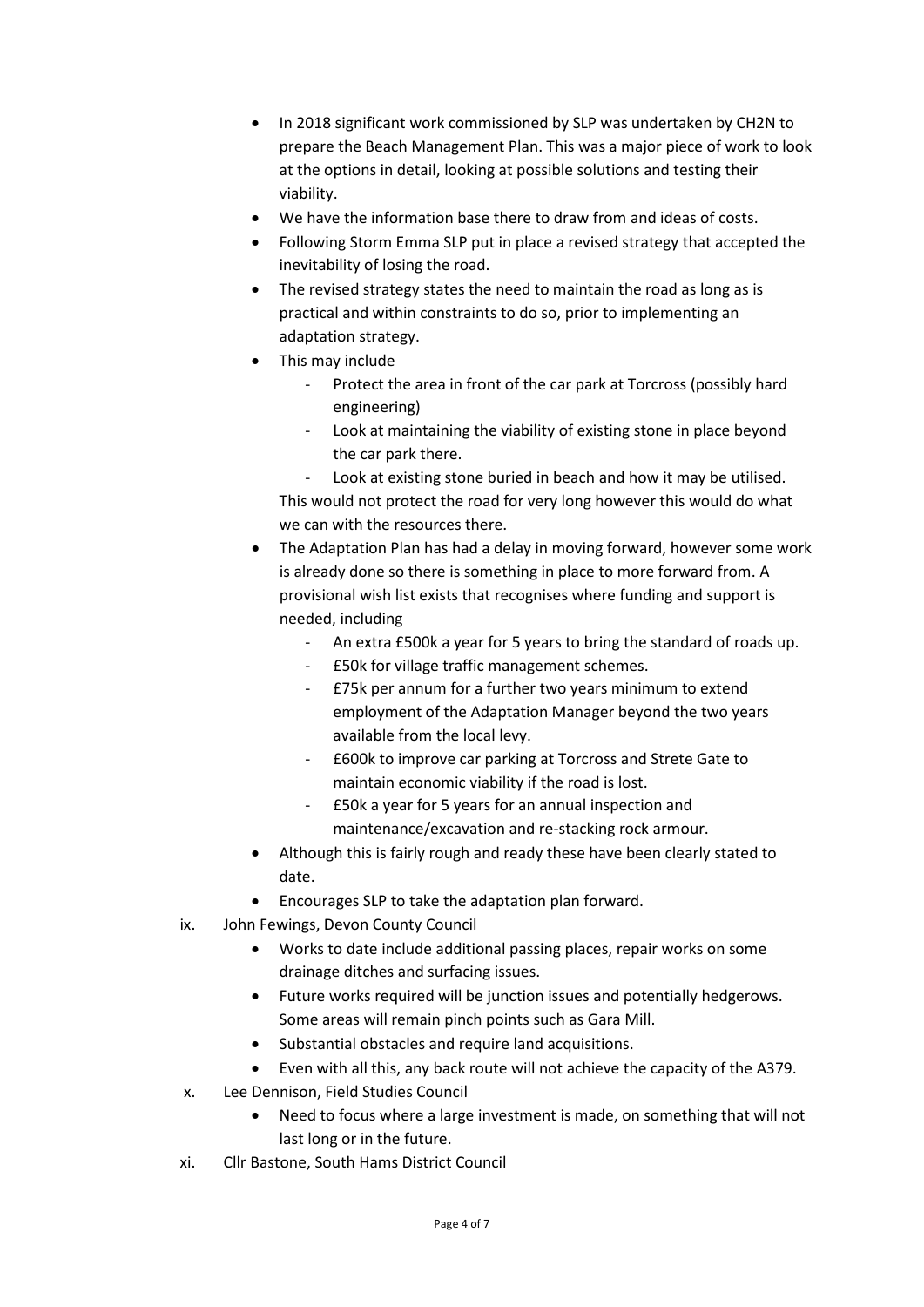- Need to protect the line and invest in the future. The line is important for the economy of the area, also affecting Kingsbridge and Dartmouth.
- The Ley is the largest lake in the South West, beautiful and full of wildlife, and important for the local economy.
- 2.5 Anthony Mangnall MP recognises there are steps that can be taken on the line as well as looking at alternative routes.
	- i. **ACTION 2 (SLP)**: Send documents to Anthony Mangnall MP to make the case on SLP's behalf. Provide the following:
		- Proposal for immediate action on the line
		- Long term adaptation plan
		- Forward the report referred to by Peter, updated to reflect any changes
- 2.6 The AONB Manager thanked Anthony Mangnall MP and Cllr Pearce before they left the meeting and brought this part of the agenda to a close.

## **3. MINUTES OF THE LAST MEETING (25 JANUARY 2021) AND ANY MATTERS ARISING**

3.1 No amendments to the minutes of the previous meeting were made.

## **4. SLAPTON LINE ADAPTATION PLAN AND PROJECT MANAGER**

- 4.1 The AONB Manager reminded Partnership the strategy as it currently stands was informed by consultations and public sessions held across the Start Bay and wider area.
- 4.2 The primary area of activity for the future is adaptation. The draft adaptation document is not a fully worked plan but a scoping report to be used as a starting point for the Adaptation Manager.
- 4.3 Some elements had been worked on to date, such as the work looking at the minor roads network. AONB staff have been collating issues and concerns ready for the Adaptation Manager.
- 4.4 Recruitment for an Adaptation Manager is now live. The post has funding for two years of activity. The AONB Manager gave his apologies for the delay in recruitment of an Adaptation Officer whose role will be pivotal as dedicated support on Slapton Line activity.
- 4.5 With two year funding in place, there needs to be quick wins in the package of activity with actions mapped out from the adaptation plan. The offer from Anthony Mangnall MP to champion this in Government and potentially unlock further funding was welcomed by the AONB Manager.
- 4.6 A list of questions from Slapton Parish Council was circulated. The questions mostly refer to the draft adaptation plan as it currently stands however the scope of the plan is not finite and one of the functions of the role will be to look at what other further work could take place. There are clearly a range of issues that are of concern to residents, the 2018 storm was referred to. Concerns include emergency services and authorities with statutory responsibilities. The AONB Manager informed Partnership there are plans in place that can be referred to and utilised however plans will also be revisited and statutory agencies look again at the programme.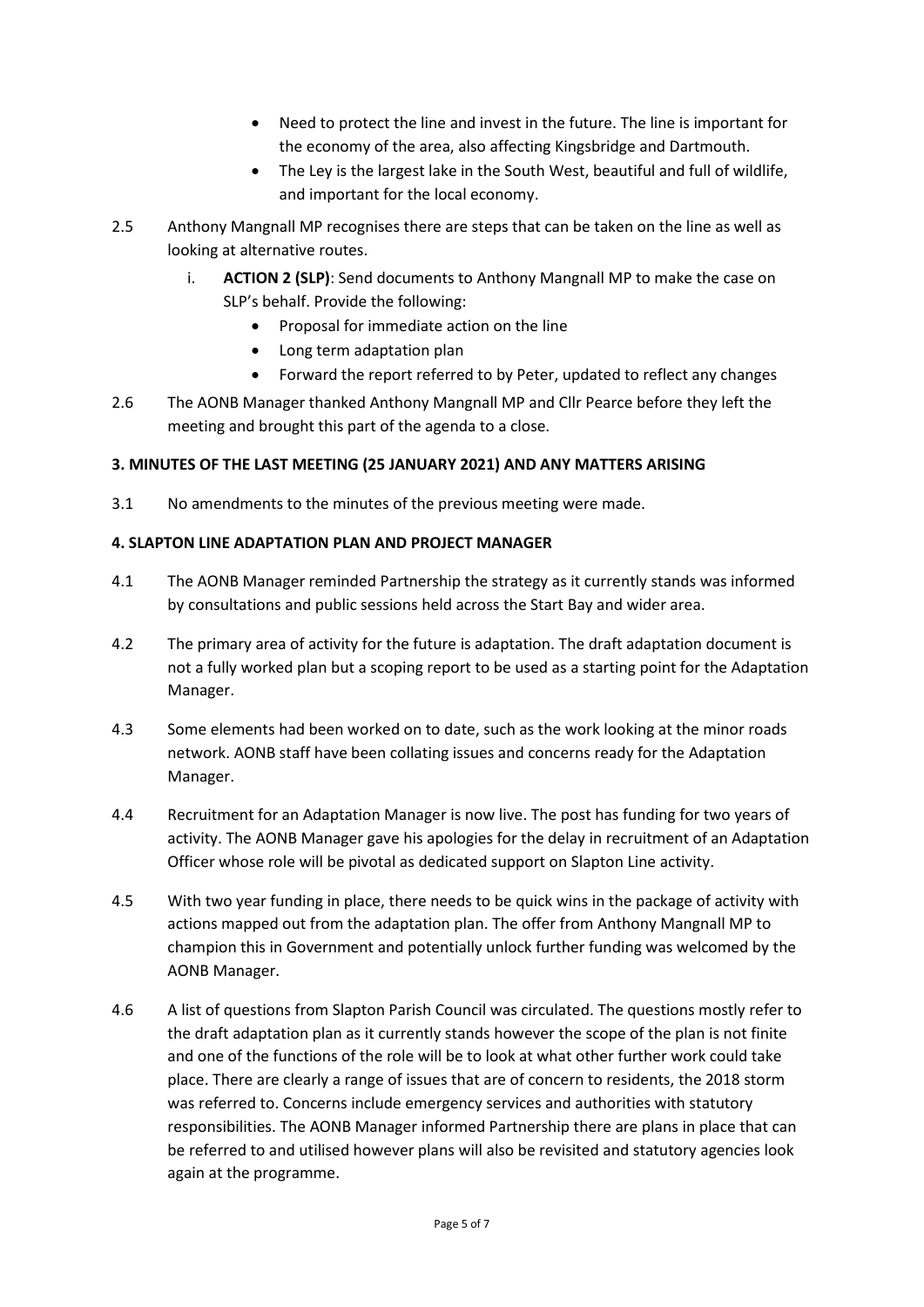## **During a discussion, the following matters were raised**

- i. Why has it taken so long to get an Adaptation Manager. The AONB Manager responded that this was due to pressure and high workload however the post was now being advertised.
- ii. It is important to understand what is wanted The AONB Manager responded that the new officer will be looking at issues already obtained through community activity.
- iii. We need to put forward an adaptation plan that includes some defence options to Anthony Mangnall MP by Christmas at the latest. This needs to be the number one priority of the Slapton Line Partnership and the Adaptation Manager. The AONB Manager responded that the detail referred to by Peter Chamberlain can be added to and that passed across to Anthony Mangnall MP. Recruitment, although actioned, has a timetable that is difficult to speed up. It is imperative to get the right calibre officer in post and they will have a notice period to serve before taking up the role. Getting a contractor to cover the post was considered however the cost versus advantage were difficult to accommodate within budget.
- iv. Cllr Bastone informed Partnership that an assessment for additional parking at Strete Gate is underway but some way off being finalised.

## **5. MINOR LANES – DCC TRANSPORT STUDY**

- 5.1 John Fewings informed Partnership that a number of works took place in 2019 using money from central Government. The works improved passing places, drainage and road surface.
- 5.2 Now looking at increasing the number of passing places, improving junctions and potentially moving hedge banks.
- 5.3 John Fewings shared concerns that even with improvements, the existing route will not have the capacity of the A379. If that capacity needs to be matched, a great deal of investment as well as land purchases will be required.
- 5.4 WSP are looking at a traffic study on the A379 and other roads and determining the impact on routes where the traffic may potentially go.

## **6. TORCROSS – OUTFALL AND OTHER DRAINAGE ISSUES**

- 6.1 Peter Chamberlain informed Partnership the interim gate placed at the end of the culvert was lost in severe weather. The gate was intended to be temporary, placed there to stop shingle compacting and causing severe issues.
- 6.2 Engineers finalised the design of a heavy duty gate that is to be installed on  $25<sup>th</sup>$  October. The contractor postponed other works to be able to bring the planned installation date forward to October (from December). Whilst there can be no guarantee of longevity, the new gate is much more substantial than the interim gate.
- 6.3 In the absence of any clear responsibility for the outfall, Devon County Council took the lead on these works. Whilst this is not an outright solution to all the issues it will help. However there needs to be a collective approach going forward.